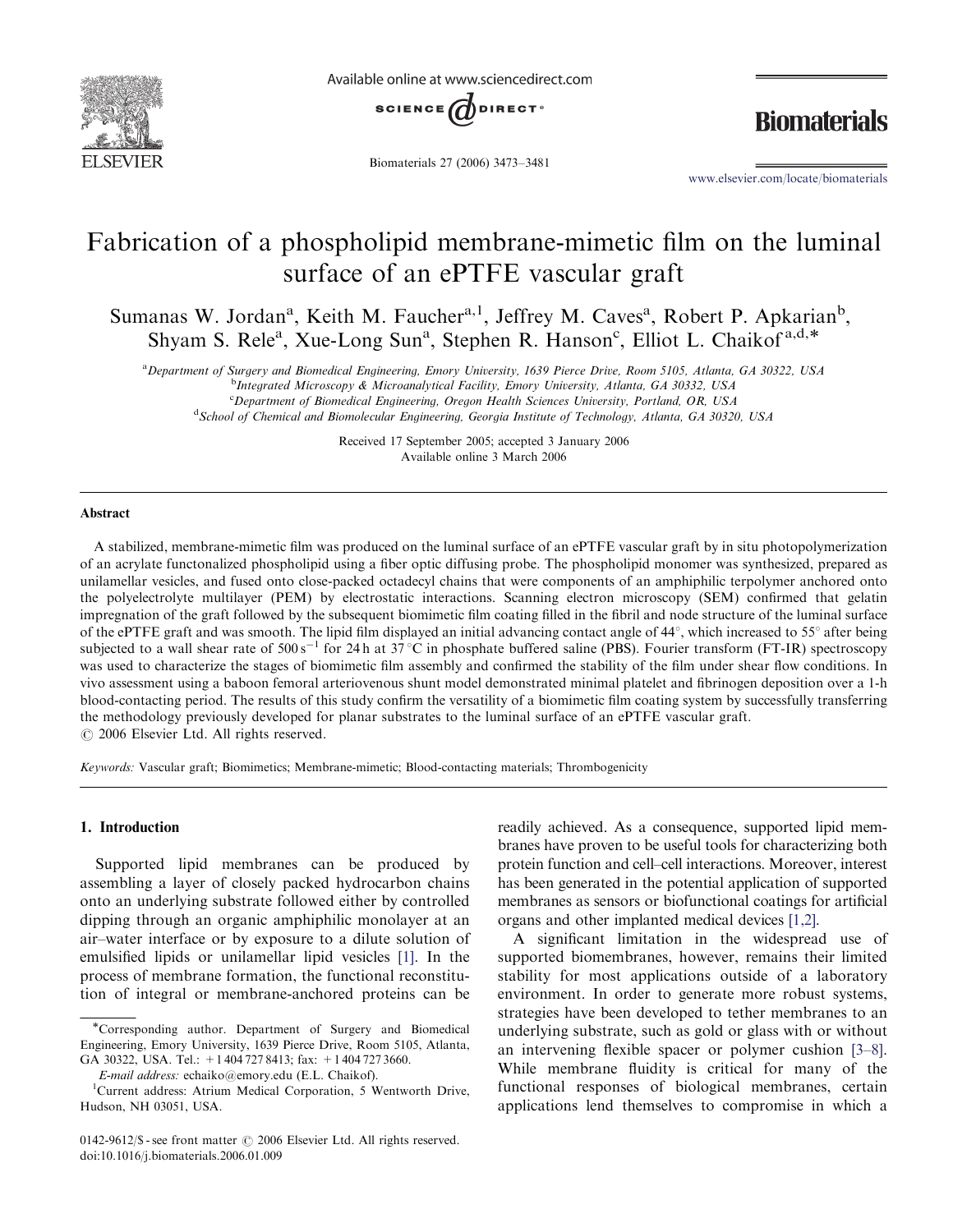substantial increase in membrane stability may be achieved by in situ polymerization of the planar lipid assembly, admittedly at the expense of reducing lateral mobility. While not necessarily an ideal solution, the capacity to design surfaces with a high degree of molecular control over the assembly of diverse lipid and other membraneassociated constituents is retained. In this regard, we have reported the in situ polymerization of phospholipids on self-assembled monolayers of octadecyl mercaptan bound to gold [9], octadecyl trichlorosilane on glass [2,10], and on an amphiphilic polymer cushion [11,12].

We have previously described the formation of a stabilized, membrane-mimetic film on a polyelectrolyte multilayer (PEM) by in situ photopolymerization of an acrylate-functionalized phospholipid assembly at a solid–liquid interface [9,10,12,13]. Additionally, we have demonstrated the ability to functionalize this membranemimetic platform by creating glycocalyx-mimetic surfaces using streptavidin–biotin chemistry [14] and protein C activating surfaces by the functional reconstitution of thrombomodulin [15,16]. In this report, we further demonstrate the versatility of our membrane-mimetic film by applying it onto the luminal surface of a small diameter (4 mm i.d.) ePTFE vascular prosthesis. Briefly, the vascular graft surface was impregnated with gelatin and crosslinked using a dilute glutaraldehyde solution. An amphiphilic polymer with anionic anchoring groups was designed that provided a convenient means for surface alkylation with an intervening polymer cushion. Following the formation of a surface supported assembly of mono-acrylated lipids, photoinitiated polymerization was performed using a fiber optic diffusing probe coupled to an argon ion laser. The molecular properties of this system were characterized by contact angle goniometry, FT-IR spectroscopy, and SEM, and its inherent stability in a high shear rate environment confirmed. Excellent short-term blood contacting properties are demonstrated in a baboon ex vivo shunt model.

#### 2. Materials and methods

#### 2.1. Reagents

All starting materials and synthetic reagents were purchased from commercial suppliers unless otherwise noted. Poly L-lysine (PLL;  $>300 kD$ ) and porcine type A gelatin was purchased from Sigma. Alginate (Pronova UP LVM) was obtained from NovaMatrix (Oslo, Norway) and used as received. N,N-dioctadecylcarbamoyl-propionic acid (DOD), poly $(HEA-DOD)_{6:3}$ , and 1-palmitoyl-2-(12-(acryloyloxy)dodecanoyl)-sn-glycero-3-phosphorylcholine (mono-AcrylPC) were synthesized as previously described [2,11,12,17].

#### 2.2. Instrumentation

Contact angles were obtained using a Rame-Hart goniometer, Model 100–00. Graft samples were cut into  $5 \times 5$  mm sections and adhered onto glass slides using double-stick tape. Measurements are reported as the average value of advancing or receding contact angles of at least 12 data points (4 measurements each per three samples).

SEMs were obtained using an in-lens field emission SEM (ISI DS-130F Schottky Field Emission SEM) that was operated at 5 kV. Samplecontaining ePTFE grafts were prepared using critical point drying and were subsequently mounted onto aluminum specimen stubs with double-stick tape, degassed for 30 min, and coated with a 1 nm chromium (Cr) film.

Infrared spectroscopy. Spectra were acquired using a BioRad FTS-4000 Fourier Transform Infrared spectrometer equipped with a wide band MCT detector, collected with 100 scans, and  $2 \text{ cm}^{-1}$  resolution. Attenuated total reflection (ATR) spectra were acquired using a Silvergate ATR anvil press accessory equipped with a germanium prism (Specac Inc., Woodstock, GA). The single beam spectrum of the ATR accessory was used as a background. Spectra manipulations performed on the data, such as baseline correction,  $CO_2$  peak removal (from 2250 to 2405 cm<sup>-1</sup>) and center-of-gravity frequency position determination of IR absorption bands were performed using the Grams/AI software package (Thermo Galactic Industries, Salem, NH). Infrared band assignments were obtained from reference values previously reported in the literature [18–21].

### 2.3. Statistical copolymerization of 2-hydroxyethyl acrylate (HEA) and styrene sulfonate (SS)

HEA (1.15 mL; 10 mmol) and SS (0.206 g; 1.0 mmol) were dissolved into 20 mL dimethyl sulfoxide. 2,2'-Azobisisobutyronitrile (AIBN; 18 mg; 0.11 mmol) was added, the solution purged with  $N_2$  for 30 min, and the reaction mixture placed in a  $70^{\circ}$ C oil bath for 20 h. The reaction mixture was slowly added to  $400 \text{ mL}$  of cold  $CH_2Cl_2$  with vigorous stirring. A colorless glue-like precipitate formed and the solid rinsed twice with  $CH<sub>2</sub>Cl<sub>2</sub>$  prior to overnight drying under vacuum. The final product was a white solid that was highly hygroscopic and was referred to as poly(HEA-SS)<sub>10:1</sub>. Yield: (1.16 g, 85%). <sup>1</sup>H NMR (CD<sub>3</sub>OD),  $\delta$ : 3.99 (2H, CH<sub>2</sub> of HEA), 7.50 and 7.04 (4H, Ar-H of SS). <sup>1</sup>H NMR (DMSO-d6),  $\delta$ : 7.50 (br, Ar-H); 7.04 (br, Ar-H); 3.99 (br, CH2–O–C=O); 3.54 (br, CH2–OH); 2.54 (br., CH); 2.25 (br, CH2). GPC (LLS):  $Mn = 25,300$ , PDI = 1.75.

#### 2.4. Synthesis of an HEA-SS-DOD terpolymer

Poly(HEA-co-SS)<sub>10:1</sub> (0.410 g; 3.0 mmol of HEA mer-unit) was dissolved in 15 mL dimethylformamide (DMF) and later diluted with 10 mL of CH<sub>2</sub>Cl<sub>2</sub>. N,N-dioctadecylcarbamoyl propionic acid (DOD;  $0.652$  g; 1.05 mmol) in 10 mL of CH<sub>2</sub>Cl<sub>2</sub> was slowly added to the above solution followed by the addition of  $p$ -dimethyl aminopyridine (12.8 mg; 0.11 mmol). A small volume of DMF (ca. 0.5 mL) was added to maintain clarity of the solution, the reaction mixture placed in an ice-water bath, and dicyclohexylcarbodiimide (0.284 g, 1.38 mmol) in  $3 \text{ mL of } CH_2Cl_2$  was added dropwise. The reaction proceeded overnight under  $N_2$ . The reaction mixture was then evaporated to dryness and mixed with 20 mL of diethyl ether. The mixture was filtered, the filtrate evaporated to dryness, dissolved in  $5 \text{ mL of } CH_2Cl_2$ , and the polymer precipitated in  $100 \text{ mL of}$ acetonitrile. The product was a white powder and  ${}^{1}H$  NMR and elemental analysis confirmed a monomer ratio in the terpolymer of HEA:DOD:SS of 6:3:1. This compound was referred to as  $poly(HEA_6:DOD_3:SS_1)$ . Yield: 0.770 g, 73%. <sup>1</sup>H NMR (CDCl<sub>3</sub>),  $\delta$ :4.27 (br., CH<sub>2</sub>-O-C=O); 3.76 (br. CH<sub>2</sub>–OH); 3.22 (br. CH<sub>2</sub>–N–C=O); 2.62 (br., CH<sub>2</sub>–C=O, CH-Ar); 2.39  $(br., CH<sub>2</sub>, CH); 1.56 (br., CH<sub>2</sub>); 1.47 (br., CH<sub>2</sub>); 1.25 (br., CH<sub>2</sub>); 0.87 (br.,$ CH<sub>3</sub>). IR (KBr pellet):  $1732 \text{ cm}^{-1}$  (O=C-O-),  $1649 \text{ cm}^{-1}$  (O=C-N). GPC (LLS):  $Mn = 49,800$ ,  $PDI = 1.80$ . Elemental analysis: Calculated: 67.83% C, 10.20% H, 18.80% O, 1.37% N; 1.04% S; Observed: 67.54% C, 10.28% H, 18.77% O, 1.80% N, 0.96% S.

#### 2.5. Gelatin impregnation and cross-linking on the luminal surface of ePTFE grafts

The ePTFE graft (4 mm i.d.) was initially impregnated with a gelatin base layer by clamping one end and infusing 5 mL of warm gelatin solution (7 w/v% in water, 37 °C) through the graft using a Luer-Lok syringe. Gelatin was extruded from the pores on the sides of the graft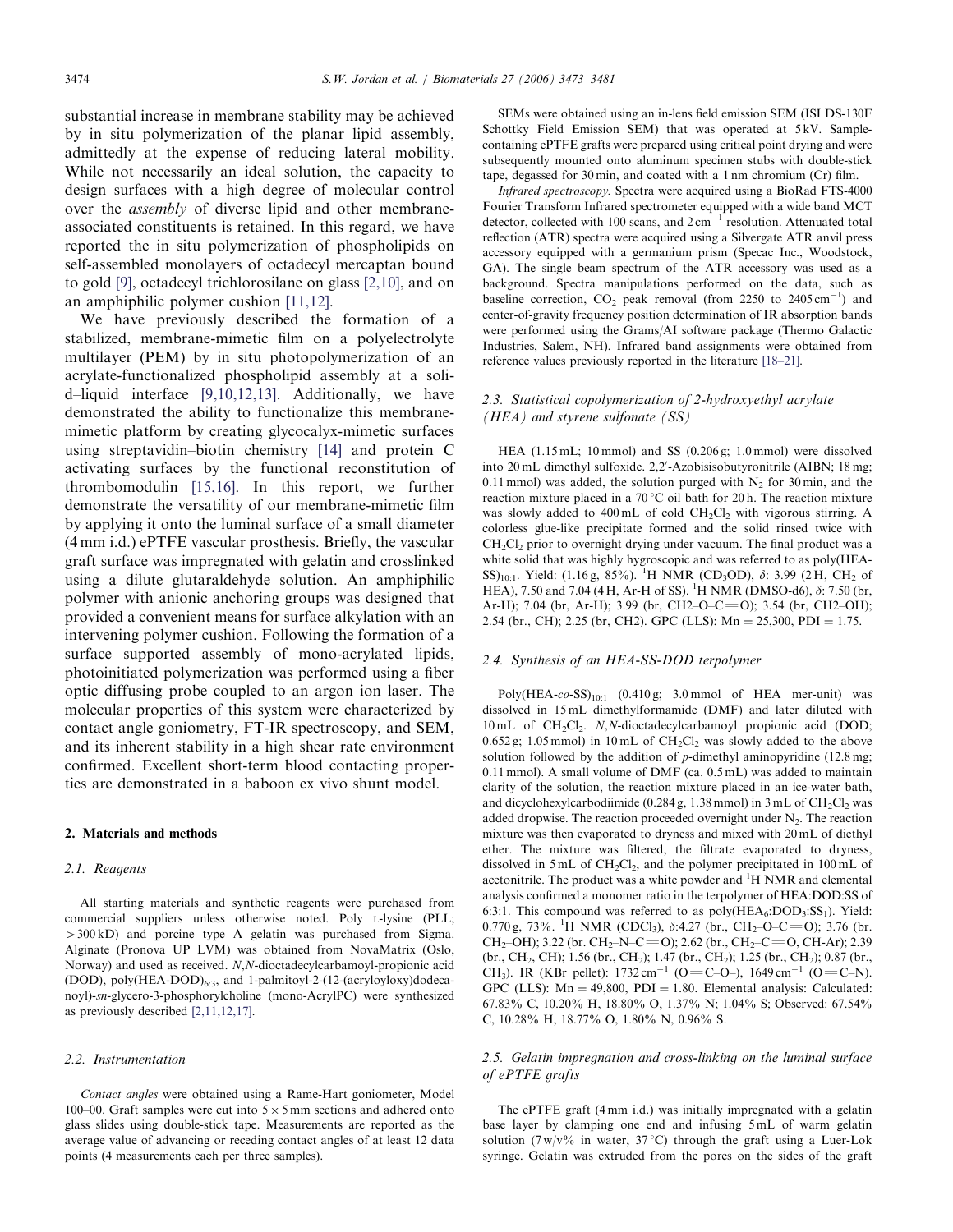during this process. The protocol was repeated from the other end of the graft, and the prosthesis was subsequently immersed in a gelatin bath at 43 °C for 2 h to insure uniform coating.

After the 2-h incubation, the graft was drained, 60 mL of air was pushed through the lumen to remove excess gelatin, and the graft was oriented vertically for 5 min to allow the gelatin to congeal. The graft was then immersed in a 1.5% v/v glutaraldehyde solution for a minimum of 24 h at room temperature to crosslink the gelatin for thermal and aqueous stability. After glutaraldehyde crosslinking, the graft was rinsed with 20 mL of DI water at a 2 mL/min flow rate using an Orion syringe pump.

#### 2.6. Preparation of  $(PLL-alignate)_5-PLL-polymer films$  on glass

PLL and alginate were prepared at concentrations of 0.10 and  $0.15 \,\mathrm{w/v\%}$  in PBS, respectively. In the generation of a polyelectrolyte multilayer on the luminal surface of the gelatin-impregnated ePTFE graft, polyelectrolyte solutions were perfused through the graft using a syringe pump at a flow rate of 1 mL/min for 2 min. This was followed by rinsing the graft with 10 mL of DI water at a flow rate of 2 mL/min between each coating solution. (PLL-alg)<sub>5</sub>-PLL coated gelatin-impregnated vascular grafts were exposed to a 0.1 mm terpolymer solution (poly(HEA-DOD- $\text{SS}_{6:3:1}$ ) in 1% DMSO/20 mm NaH<sub>2</sub>PO<sub>4</sub>, pH 7.4 that was passed through the graft at a flow rate of 0.1 mL/min for 15 min. The graft was subsequently rinsed with 10 mL of DI water at a flow rate of 2 mL/min.

#### 2.7. Vesicle fusion

Large unilamellar vesicles (LUV) of  $12 \text{ mm}$  acrylate-PC in  $20 \text{ mm}$ sodium phosphate buffer (pH 7.4) were prepared by three successive freeze/thaw/vortex cycles using liquid  $N_2$  and a 65 °C water bath. The LUVs were then extruded 21 times each through two back-to-back  $2.0 \,\mu m$ and two back-to-back 600 nm polycarbonate filters using an Avanti Lipid Extruder (Alabaster, AL) and the solution diluted to 1.2 mm with 20 mm sodium phosphate buffer (pH 7.4) and 150 mm NaCl. The diluted lipid solution was purged with argon gas for 10 min. The alkylated gelatinimpregnated graft was flanked by stopcocks and placed into a customdesigned, form-fitting, graft holder (Fig. 1). A stock solution of coinitiators was prepared as  $10 \text{ mm}$  Eosin Y (EY),  $225 \text{ mm}$  triethanolamine (TEA), and 37 mm 1-vinyl-2-pyrrolidinone (VP) in water. A 10:1 (mol/ mol) monomer/EY ratio was used for photo-polymerization. The photoinitiator (10  $\mu$ L/mL of lipid; 2 mL of lipid total) was added to the diluted lipid solution and aspirated into a 3 mL Luer-Lok syringe. The graft was filled with the lipid solution and the stopcocks were closed off to the graft. The graft holder was then placed into a custom designed graft rotator housing (Fig. 1) and rotated at 250 rev/min. Vesicle fusion was allowed to proceed for  $18-20h$  at  $43^{\circ}$ C in a dark incubator.

Fig. 1. A two-piece, form-fitting, graft holder supports the prosthesis and prevents moisture loss during lipid fusion. The holder snaps into the larger rotator housing, which is directly coupled to a miniature DC gearmotor.

#### 2.8. In situ photopolymerization of a supported lipid film

Details of the photopolymerization of lipid films on alkylated glass have been reported elsewhere [10]. The photoinitiator was added to the lipid solution prior to lipid fusion in order to insure uniform mixing for photopolymerization. After the 18–20 h fusion period, the graft holder assembly was removed from the rotator housing and clamped vertically onto an optics table. A  $360^{\circ}$ , 1.6 cm long diffusing probe attached to a  $600 \,\mu m$  dia. fiber optic with an SMA connector at one end (Romack Inc.) was attached to a 200mW argon ion laser (Melles Griot). Approximately, 50–75mW could be delivered to the surface of the graft with polymerization performed by advancing the laser at a rate of  $\sim$ 1.5 mm/min. After photopolymerization, the graft was washed with 20 mL of DI water at a flow rate of 2mL/min. Surface properties were analyzed before and after the prosthesis was perfused for an additional 24 h at 180mL/min  $(\gamma_{\omega} = 500 \,\text{s}^{-1})$  with 20 mm phosphate buffer saline at 37 °C.

#### 2.9. Baboon model. Arteriovenous shunt

In vivo studies were performed as previously described [2,22]. Briefly, grafts were interposed into a permanent Silastic arteriovenous shunt that had been surgically implanted between the femoral artery and vein in male Baboons (Papio papio). Circulating platelet concentrations averaged  $281,000\pm19,000$  platelets/µL. Ketamine hydrochloride (10 mg/kg intramuscularly) was given as a preanesthetic agent, and the operation was performed under general 1% halothane anesthesia. All procedures were in accordance with institutional guidelines. Mean blood flow rate through the shunt was measured continuously using a Doppler ultrasonic flow meter and held constant by an external screw clamp at 100 mL/min. Blood contacting studies were performed using three individual baboons.

#### 2.10. Platelet radiolabeling

Autologous baboon platelets were radiolabeled on the day prior to the shunt study. Forty-five milliliters of whole blood were initially withdrawn into syringes containing 5 mL of 3.8% sodium citrate anticoagulant. The blood was centrifuged at 160g for 15 min and the platelet rich plasma (PRP) transferred to a 50 mL sterile tube to which was added PGE1 to a final concentration of 4 ng/mL PRP and centrifuged at 1500g for 25 min. The platelet pellet was resuspended in plasma to a platelet concentration of  $1 \times 10^{10}$  and  $1000 \mu$ Ci of indium-111 tropolone (<sup>111</sup>InCl3, Amersham Co.) was added to the platelet suspension. Following a 10-min incubation at room temperature, 3 mL of platelet-poor plasma was added and the platelets were incubated for an additional 2 min. A small aliquot was removed to determine labeling efficiency and the PRP was centrifuged at  $1500q$  for 10 min to remove excess  $^{111}$ In. The platelets were resuspended in 5 mL of reserved plasma and reinjected into the baboon. Platelet function is not altered by this technique, when studied by either thrombin stimulated platelet release of  ${}^{14}C$  serotonin or by morphological studies of dense body distribution. Platelet labeling efficiency ranged between 80% and 90%.

#### 2.11. Platelet deposition measurement

Platelet uptake on test surfaces was monitored over a 60 min period using scintillation camera imaging of the 172 keV  $^{111}$ In g photon peak. A high-sensitivity <sup>99</sup>Tc collimator was utilized, and images were acquired with a GE 400 T scintillation camera (General Electric, Milwaukee, WI) interfaced with Nuquest Imaging Software. Immediately before imaging, a 5 min image was acquired of a 3 mL blood sample (blood standard). Images were obtained continuously with data storage at 5 min intervals. Deposited 111In-platelet activity was calculated by subtracting the blood standard activity from all dynamic study images. Data were converted, at each time point, to total platelet deposition per unit test surface, as follows:

#### Platelets/unit surface area

 $= \frac{\text{[test surface area (cpm) - background activity (cpm)]} \times \text{platelet/mL}}{\text{blood specific activity (cpm/mL)}}$ blood specific activity  $(cpm/mL)$ 

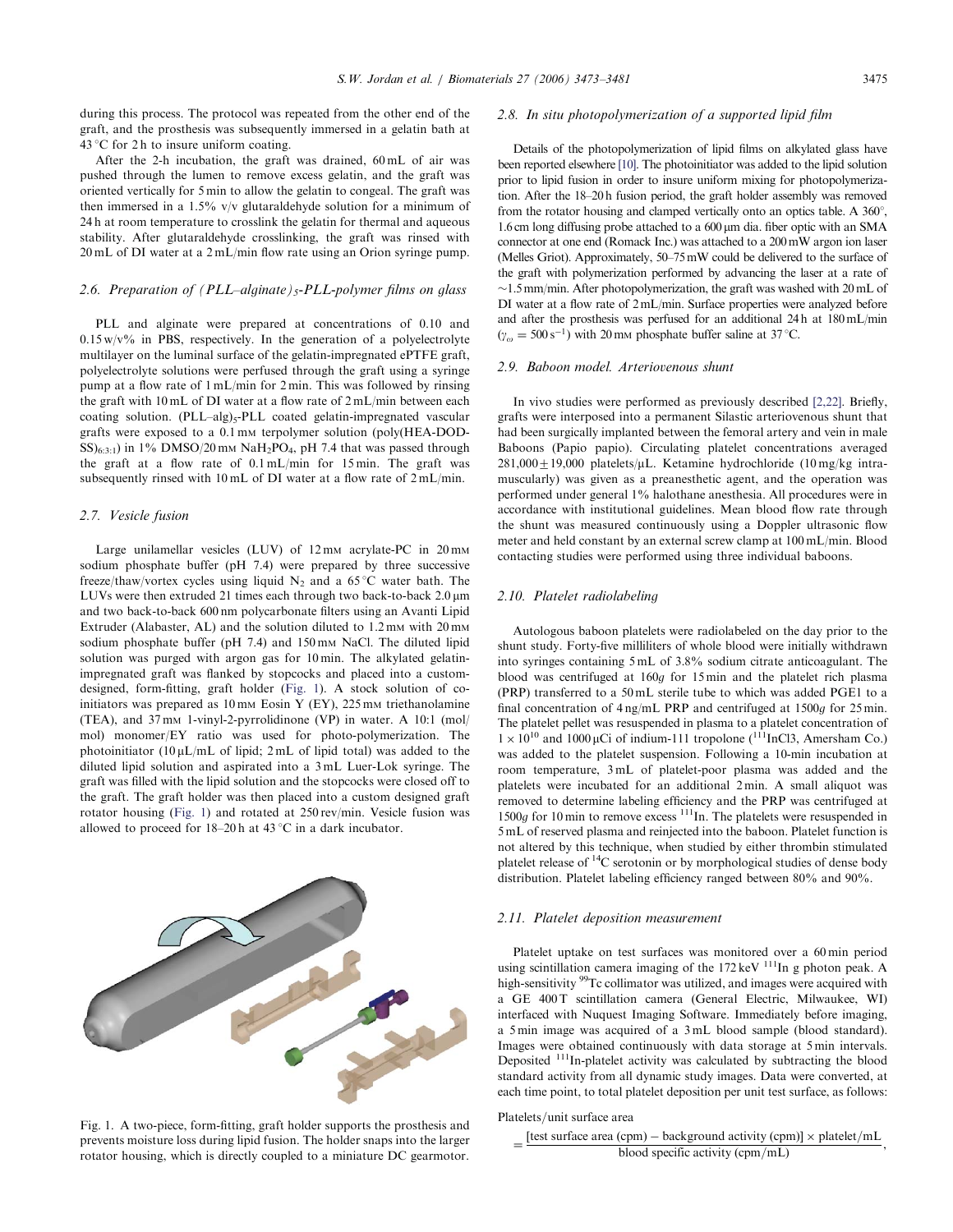Blood specific activity  $=\frac{\text{[blood std (cpm)}-\text{background (cpm)}\binom{111 \text{In fraction in platelets)}}{\text{vol of the blood std (mL)}}$ vol of the blood std (mL)

#### 2.12. Total fibrin accumulation

Homologous baboon fibrinogen was purified and labeled with <sup>125</sup>I as described [23]. The labeled fibrinogen preparation was  $> 90\%$  clottable. In total,  $5 \mu$ Ci of <sup>125</sup>I-fibrinogen was injected intravenously 10 min prior to shunt studies. After blood exposure for 1 h, the prosthesis was thoroughly rinsed with isotonic saline. After allowing at least 30 d for the  $111$ In to decay  $(t_{1/2}=2.8 d)^{-125}$ I-activity was measured using a gamma counter. Total fibrin accumulation was calculated by dividing the deposited  $125$ I-radioactivity (cpm) by the clottable fibrinogen radioactivity (cpm/ mL) and multiplying by the circulating fibrinogen concentration (mg/mL) as measured in each experiment [23,24].

#### 3. Results and discussion

# 3.1. Layer-by-layer assembly of a membrane-mimetic film on a gelatin-impregnated vascular graft

We have demonstrated in prior reports that membranemimetic films, which are stable in air and under static and dynamic flow conditions in an aqueous environment can be produced by in situ polymerization of a planar lipid assembly on a variety of alkylated supports [2,10,12]. Significantly, an alkylated terpolymer, electrostatically coupled to a polyelectrolyte multilayer, allows film fabrication on a hydrophilic cushion that facilitates the incorporation of transmembrane proteins [15]. Additionally, we have shown that mixed vesicles, comprised of polymerizable lipids with either biotin or phosphatidylcholine head groups, could be successfully fused onto an alkylated terpolymer bound to a poly L-lysine/alginate multilayer, and by using streptavidin–biotin chemistry, a glycocalyx-mimetic surface could subsequently be produced [14]. In this investigation, we report the successful application of our membrane-mimetic film coating strategy to a gelatin-impregnated ePTFE vascular graft.

Contact angles were measured at various stages of film coating (Fig. 2A). As expected, advancing contact angles for the bare ePTFE graft were extremely high  $(140^{\circ})$  and decreased after gelatin impregnation and cross-linking  $(50^{\circ})$ . In agreement with prior studies, advancing contact angles for the ALG/PLL multilayer were low  $(35^{\circ})$  and increased after the addition of the terpolymer  $(110-115^{\circ})$ [12]. After in situ photopolymerization of the deposited phospholipid layer an advancing contact angle of  $44+1^{\circ}$ was observed, in good agreement with previous studies [10,12]. These values are also consistent with prior reports of Hayward et al. [25] and Köhler et al. [26] of phosphorylcholine derivatized glass, as well as with our own data in other polymerized lipid systems. After exposing the film to phosphate buffered saline for 24 h at a  $37^{\circ}$ C and at a shear rate of  $500 \text{ s}^{-1}$  the mean advancing contact angle increased to  $55 \pm 2^{\circ}$ . Contact angles were



Fig. 2. (A) Advancing and receding contact angle measurements of various stages of film coating onto ePTFE vascular grafts. Plain ePTFE graft (PTFE), after gelatin impregnation (GEL), after poly L-lysine and alginate coating (PLL–ALG), after terpolymer self-assembly (TER), after acrylate-PC fusion and photopolymerization before flow conditioning (PC), after acrylate-PC fusion and photopolymerization after flow conditioning (PC2). Flow conditioning experiments were performed at a shear rate of  $500 s^{-1}$  at 37 °C for 24 h in PBS. (B) Advancing contact angle measurements (mean  $\pm$ SE) at various longitudinal positions on ePTFE vascular grafts after membrane-mimetic film coating and flow conditioning.

consistent when examined on samples obtained at 5 equidistant positions along the axial length of the prosthesis (Fig. 2B).

# 3.2. Surface imaging characterization of a supported lipid assembly on gelatin-impregnated vascular grafts using scanning electron microscopy

SEM images of the various stages of biomimetic film assembly on the luminal surface of an ePTFE graft are presented in Figs. 3–5. Prior to gelatin impregnation, the classic fibril and node structure of ePTFE was observed (Fig. 3). After gelatin impregnation and crosslinking, the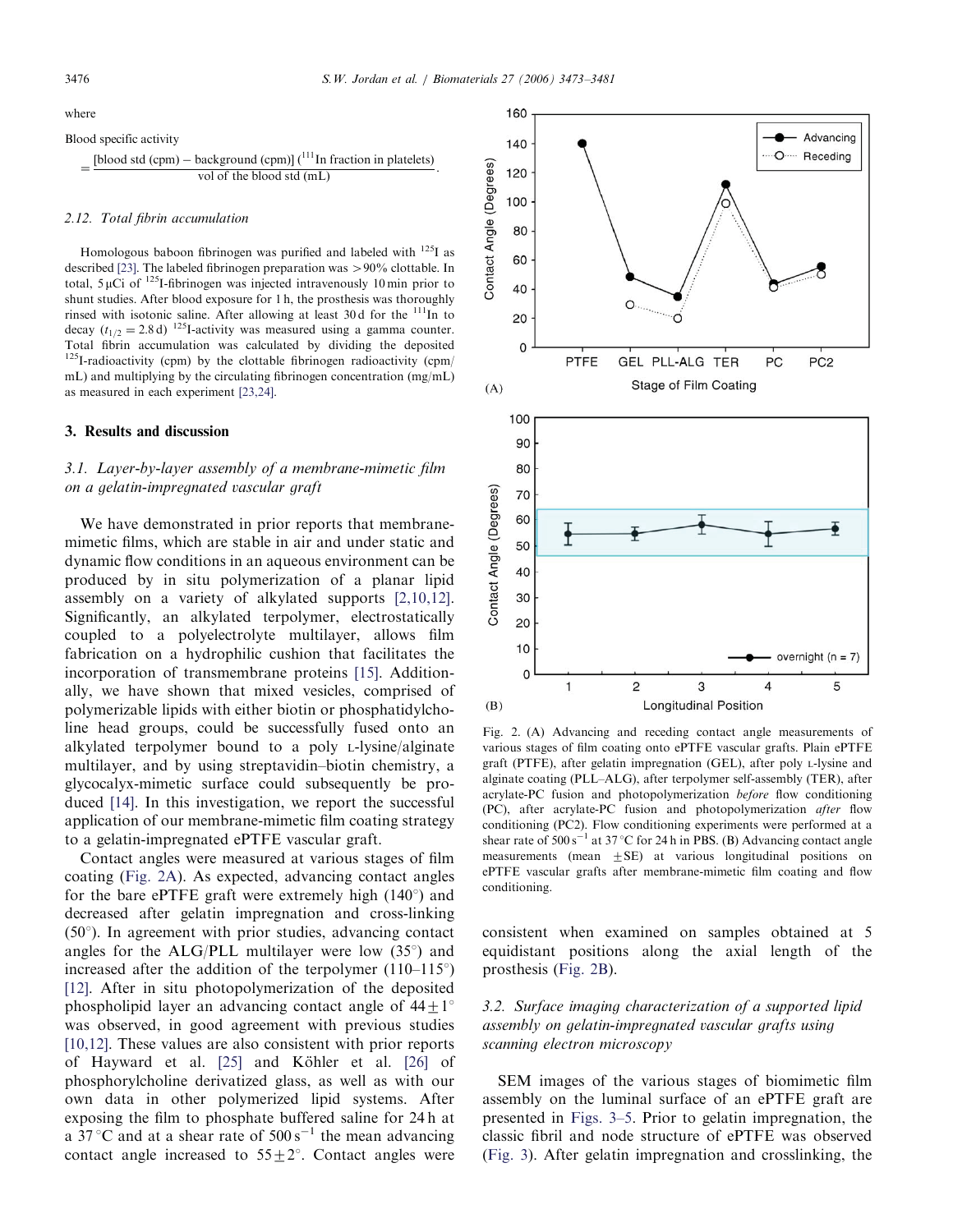

Fig. 3. Scanning electron microscopy of various stages of film coating onto ePTFE vascular grafts. Scale bar in A–D is equal to 333 mm and in E–H is equal to  $20 \mu m$ .



Fig. 4. Scanning electron microscopy of ePTFE vascular grafts after acrylate-PC coating. Scale bar in A is 385 µm, B, 38.5 µm, C, 3.85 µm, D, 345 µm, E,  $38.5 \,\mu m$  and F,  $3.85 \,\mu m$ .

luminal surface of the graft was filled in, with only small ripples in the surface apparent due to underlying fibrils of the graft (Fig. 3F,G). Continued smoothing of the surface continues after PLL–ALG multilayer terpolymer coating. After lipid fusion and photopolymerization, the surface appears to be smooth both prior to and after flow (Fig. 4). High resolution SEM at 63 kx magnification reveals a cobblestone-like surface, which may be due to segregation of the hydrophilic HEA cushion from the hydrophobic alkyl chains of the terpolymer film induced by critical point drying (Fig. 5).

# 3.3. Structural characterization of the supported lipid assembly on gelatin-impregnated vascular grafts by infrared spectroscopy

Infrared spectra were acquired during each stage of film construction in order to identify functional group characteristics and induced structural changes that were unique to each film component. This analysis also provides a framework for characterizing film stability under varying environmental conditions. Specifically, infrared spectroscopy provides detailed information regarding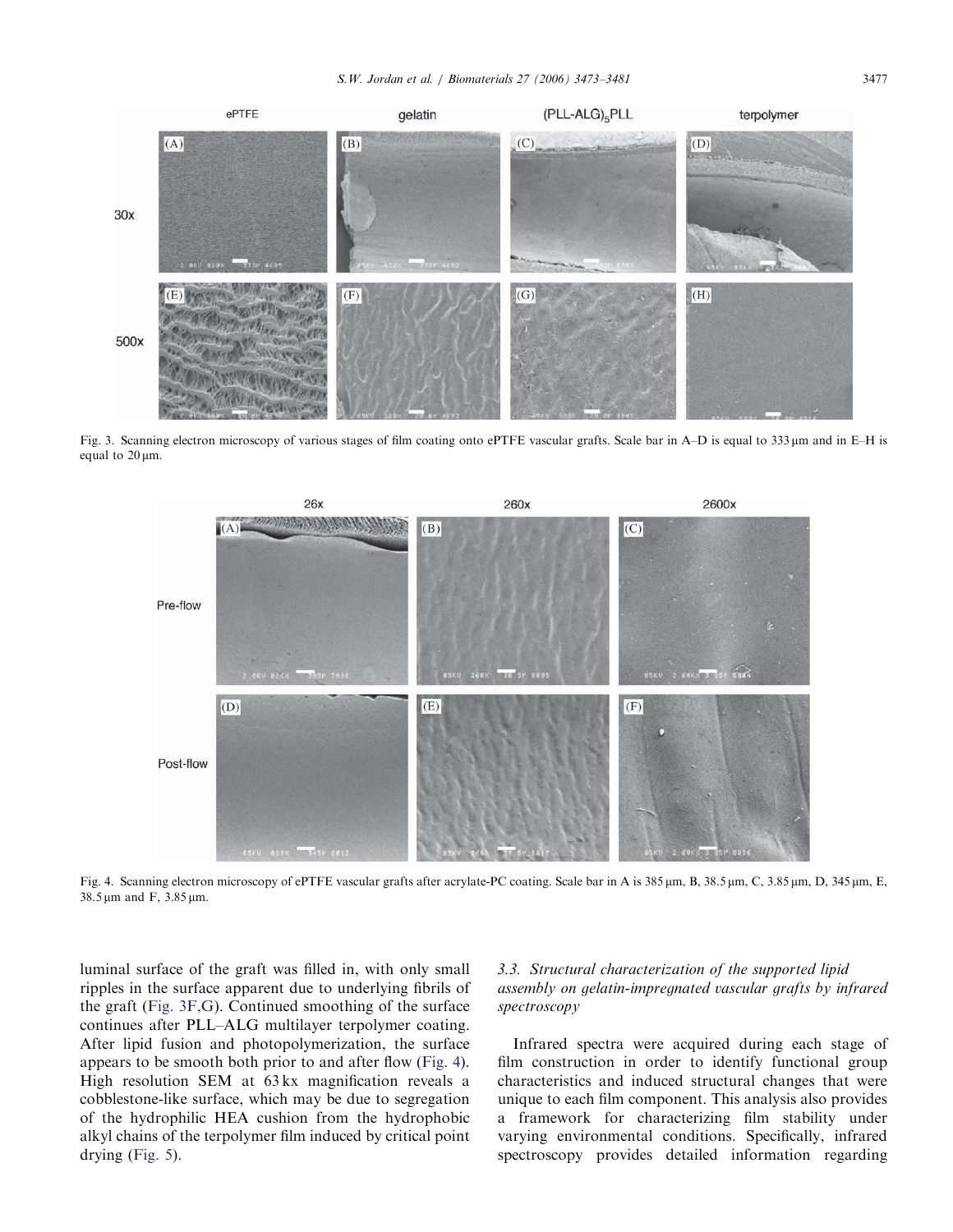

Fig. 5. High resolution scanning electron microscopy of membrane-mimetic coating on ePTFE vascular grafts after critical point drying: (A) 26 kx, bar 385 nm, (B) 26 kx, bar 385 nm, (C) 63 kx, bar 159 nm, (D) 50 kx, 200 nm.

hydrocarbon chain conformation and order, and by using polarized spectra, molecular orientation. The level of disorder may influence film properties, such as the orientation and assembly of membrane-associated proteins. Characteristic IR absorption bands of the fabricated membrane-mimetic film applied to the surface of a gelatinimpregnated graft are summarized in Table 1.

Infrared spectra of the various stages of film coating are presented in Fig. 6I, A–E. Before the graft is coated, characteristic CF<sub>2</sub> antisymmetric and symmetric stretching modes at 1208 and 1147 cm<sup>-1</sup>, respectively, are observed from the bare ePTFE graft (Fig. 6A). After gelatin impregnation and crosslinking, amide I and amide II stretching modes at 1646 and  $1542 \text{ cm}^{-1}$  appear (Fig. 6I, A vs. B). The addition of the PLL–ALG polyelectrolyte multilayer film revealed subtle changes in the infrared spectrum (Fig. 6I and 6II, C). Notably, there is PLLdependent sharpening of the amide I and amide II stretching vibrations when compared to the spectrum of the gelatin impregnated base layer (Fig. 6II, B vs. C). The symmetric  $(1402 \text{ cm}^{-1})$  and antisymmetric  $(1602 \text{ cm}^{-1})$ , shoulder) stretching vibrations of the carboxylate ion  $(COO^-)$  are unique to the alginate component of the film and were resolved in the infrared spectrum (Fig. 6II, C).

Addition of the terpolymer (Fig. 6I, D) was associated with the appearance of intense symmetric and antisymmetric methylene stretches, located from 3000 to  $2800 \text{ cm}^{-1}$ , as well as an ester carbonyl band centered at 1735 cm<sup>-1</sup>. These vibrations can be attributed to DOD and HEA groups, respectively. The spectral intensity of unique PLL (amide I stretch) and alginate (antisymmetric and Table 1

| Infrared band assignments for components present in a biomimetic film |  |  |
|-----------------------------------------------------------------------|--|--|
| coated onto an ePTFE vascular graft                                   |  |  |

| TER, PC<br>2926-2918<br>$CH2$ stretch (antisymm)<br>2853-2850<br>TER, PC<br>$CH2$ stretch (symm) |  |
|--------------------------------------------------------------------------------------------------|--|
|                                                                                                  |  |
|                                                                                                  |  |
| TER, PC<br>$C = O$ (ester)<br>1735                                                               |  |
| Amide I<br>GEL, PLL<br>1646                                                                      |  |
| 1602<br>A <sub>L</sub> G<br>$COO^-$ stretch (antisymm) (SH)                                      |  |
| Amide II<br>1542<br>GEL, PLL                                                                     |  |
| TER, PC<br>1456<br>$CH2$ bend (scissoring)                                                       |  |
| 1402<br>A <sub>L</sub> G<br>$COO^-$ stretch (symm)                                               |  |
| TER, PC<br>$C-O-C$ stretch (antisymm)<br>$\sim$ 1225–1217                                        |  |
| $CF2$ stretch (antisymm)<br>ePTFE<br>1208                                                        |  |
| TER, PC<br>$C = 0$ -O-C stretch (antisymm)<br>$\sim$ 1171                                        |  |
| ePTFE<br>$CF2$ stretch (symm)<br>1147                                                            |  |
| $C = O-O-C$ stretch (symm)<br>TER, PC<br>$\sim$ 1100                                             |  |
| TER, PC<br>$C-O-C$ stretch (symm)<br>$\sim$ 1040–1030                                            |  |
| $(CH_3)_3N^+$ bend (antisymm)<br>975<br>PС                                                       |  |

Abbreviations: antisymm—antisymmetric, symm—symmetric, SH—shoulder, PLL—poly L-lysine, ALG—alginate, TER—poly(HEA $_6$ –AOD<sub>3</sub>–SSS<sub>1</sub>) terpolymer, GEL—cross-linked gelatin, ePTFE—ePTFE vascular graft, and PC—mono-acrylPC.

symmetric COO<sup>-</sup> stretches) vibrations were reduced, but remain identifiable. Vibrational bands assigned to the C–O–C antisymmetric  $(\sim 1225 \text{ cm}^{-1})$ , C=O–O–C symmetric  $(1100 \text{ cm}^{-1})$ , and C-O-C symmetric  $(1040 \text{ cm}^{-1})$ stretching modes were also observed after terpolymer selfassembly.

Dramatic changes in the IR spectra were seen after fusion and lipid photopolymerization using a fiber optic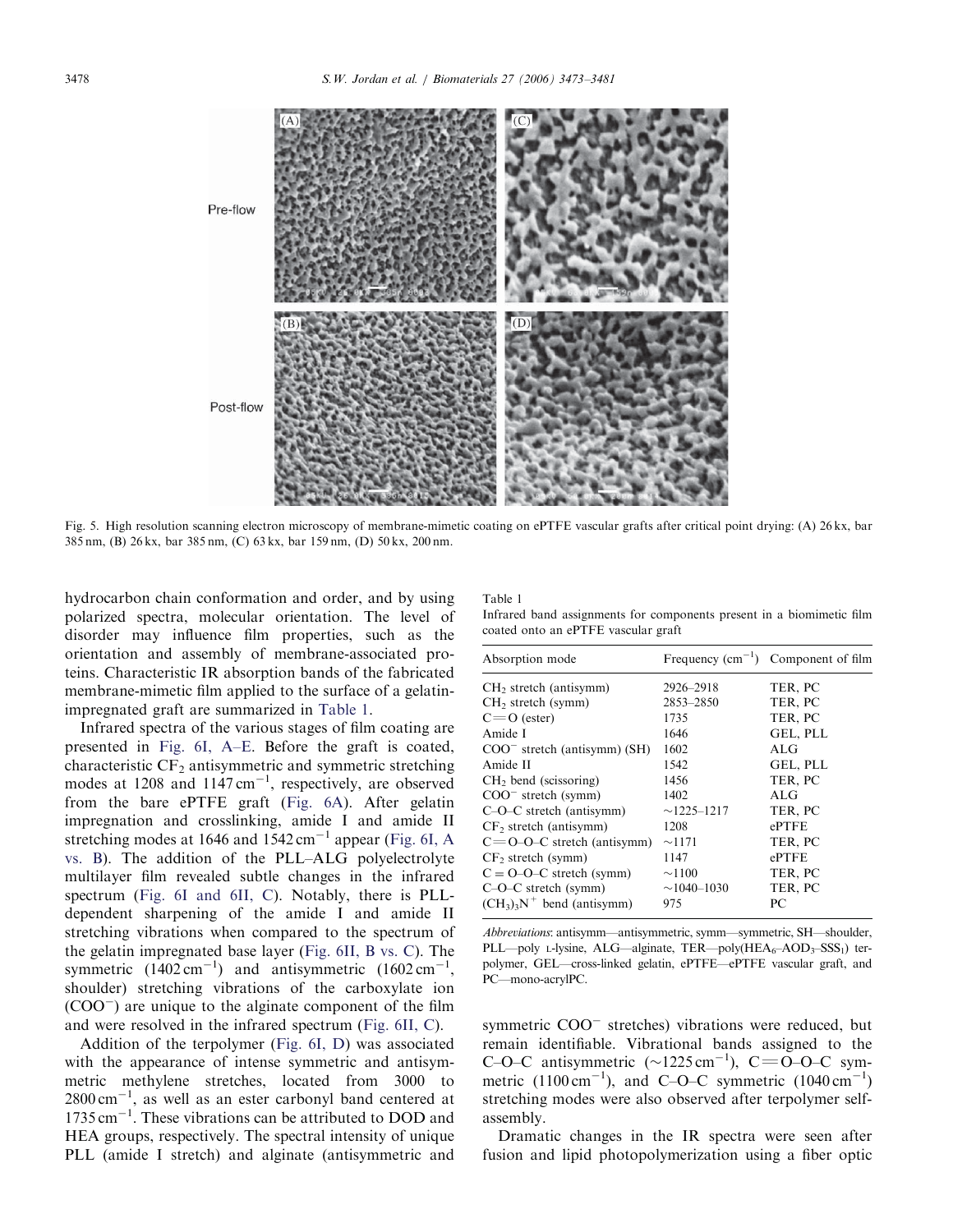

Fig. 6. (I) Infrared ATR spectra of various stages of film coating onto ePTFE vascular grafts: (A) Plain ePTFE graft, (B) after gelatin impregnation, (C) after poly L-lysine and alginate coating, (D) after terpolymer self-assembly, and (E) after acrylate-PC fusion and photopolymerization. (II) Expanded view of infrared ATR spectra from 1750 to 1350 cm<sup>-1</sup> acquired after gelatin impregnation (B) and after poly L-lysine and alginate coating (C).

diffusing probe coupled to an argon ion laser (Fig. 6I, E). The most noticeable differences included marked increases in the methylene antisymmetric and symmetric stretching modes from 3000 to  $2800 \text{ cm}^{-1}$  and the ester carbonyl stretching mode at  $1735 \text{ cm}^{-1}$ . A small increase in the methylene scissoring mode at  $1460 \text{ cm}^{-1}$  was also detected. Of note, we have recently reported in a concurrent investigation that near-infrared Raman microscopy provides a useful tool for the in situ analysis of the extent of photopolymerization of an acrylate lipid membrane on a PEM film coating of an ePTFE vascular graft. This method

was based on the ratio of the integrated areas of the  $C=$ C and C–N vibrations and confirmed that a polymerization efficiency of  $> 90\%$  is achieved [27].

# 3.4. A polymeric lipid film, assembled on a polyelectrolyte multilayer-gelatin impregnated graft, is stable in a high shear flow environment

Films after lipid fusion and photopolymerization were exposed to phosphate buffer at a shear rate of  $500 \text{ s}^{-1}$  for a 24-h contact period at  $37^{\circ}$ C. Except for slight variation in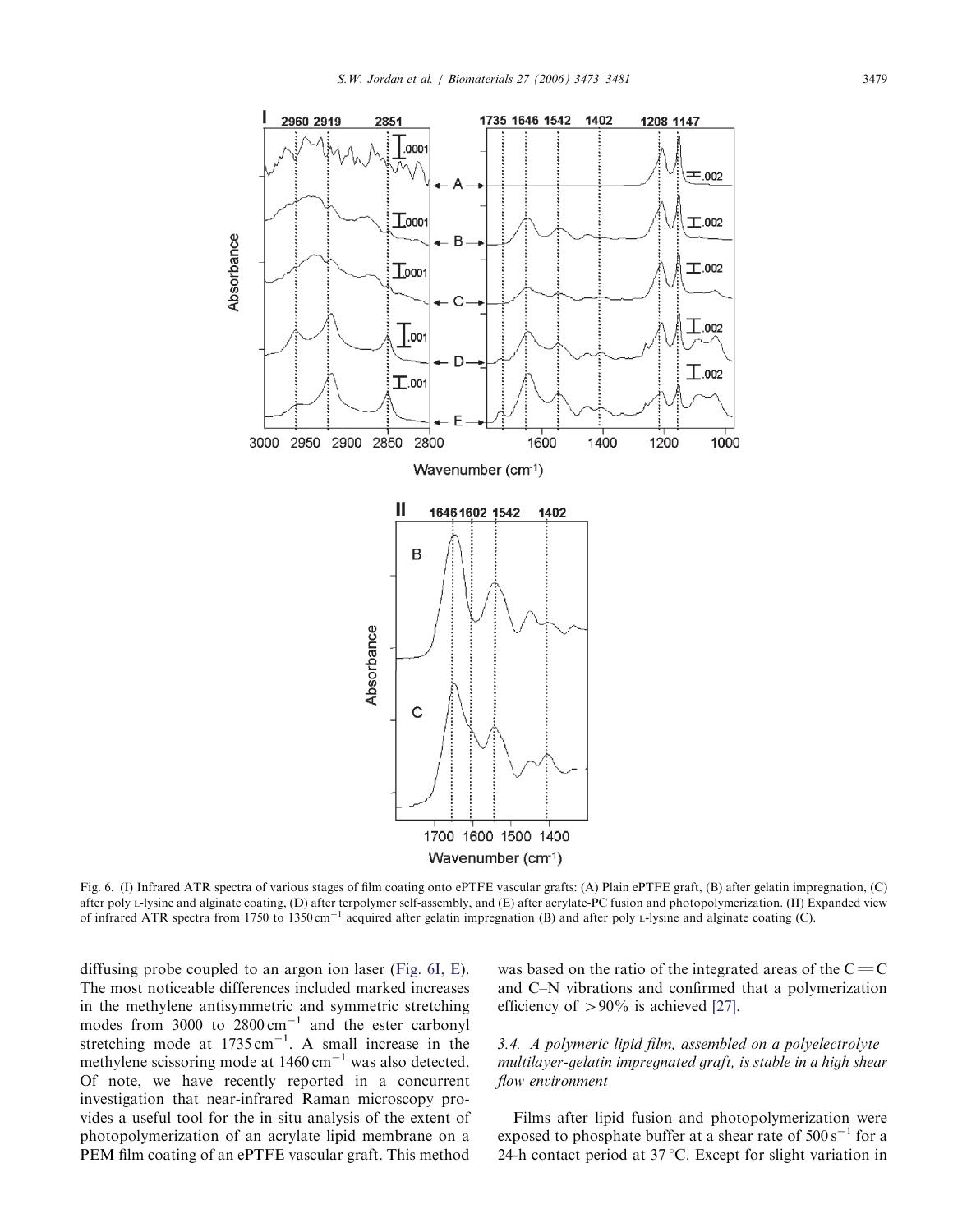

Fig. 7. Infrared ATR spectra acquired of biomimetic film construct coated onto ePTFE vascular grafts after (A) and before (B) flow conditions at a shear rate of  $500 s^{-1}$  at 37 °C for 24 h.

lipid band spectral intensity, the IR spectra were unchanged, as shown in Fig. 7. This observation was consistent with contact angle measurements (Fig. 2), which showed a small increase in the advancing contact angle from  $44^{\circ}$  to  $55^{\circ}$  after flow tests. This may represent the removal of intact non-fused vesicles from the graft surface. These results are in agreement with previous studies of biomimetic film stability on planar substrates subjected to high shear conditions [12].

# 3.5. Blood-contacting properties of a small diameter ePTFE graft coated with a membrane-mimetic film in a baboon ex vivo shunt model

In-labeled platelet deposition was monitored in real time over a 1-h period at a blood flow rate of 100 mL/min and compared to responses observed to a reference set of uncoated ePTFE grafts. Both sets of vascular prostheses had an internal diameter of 4 mm. Significant platelet deposition was observed on the uncoated ePTFE graft, but not on the prosthesis coated with a membrane-mimetic film (Fig. 8). Likewise, total adsorption of  $125$ I-labeled fibrinogen onto membrane-mimetic coated grafts during the test period was  $0.76 \pm 1.3 \,\mu$ g/cm<sup>2</sup> consistent with negligible thrombus formation. This compares with fibrinogen adsorption of  $1.44 \pm 0.75$  mg/cm<sup>2</sup> on uncoated ePTFE grafts.

It is recognized that the adverse events leading to the failure of small diameter vascular prostheses are related to maladaptive biological reactions that occur at both blood– and tissue–material interfaces. In response to these problems, vascular prostheses have been coated with matrix proteins or integrin-selective peptide sequences as a mechanism to promote the growth of endothelial cells onto the luminal graft surface, either from perigraft tissue



Fig. 8. Platelet deposition on 4 mm id vascular prostheses over a 1 h period of blood contact at a flow rate of  $100 \text{ mL/min}$  ( $n = 3$ ).

or from the intima of the adjacent host vessel. Unfortunately, a substantial risk for thrombus formation exists in the period prior to complete endothelial regeneration. We believe that membrane-mimetic thin films represent an optimal thromboresistant platform for presentation of ligands that drive endothelial cell growth in vivo in order to create a durable blood contacting surface.

# 4. Conclusions

A stabilized, polymeric membrane-mimetic film was produced on an alkylated polyelectrolyte multilayer by in situ photopolymerization of a lipid assembly on the luminal surface of a gelatin-impregnated ePTFE graft using a fiber optic diffusing probe. The stages of film coating were visualized using high resolution SEM and confirmed that gelatin impregnation of the graft followed by subsequent biomimetic film coating filled in the fibril and node structure of the ePTFE graft and created a smooth surface. Contact angle and infrared spectroscopic measurements confirmed the presence of each component during film assembly and showed that the film was stable when subjected to a wall shear rate of  $500 \text{ s}^{-1}$ . The results of this study confirm the versatility of our biomimetic film coating system by successfully transferring the methodology previously developed for planar substrates to the luminal surface of an ePTFE vascular graft. Promising short-term blood contacting properties were noted.

#### Acknowledgments

This work was supported by grants from the National Institutes of Health.